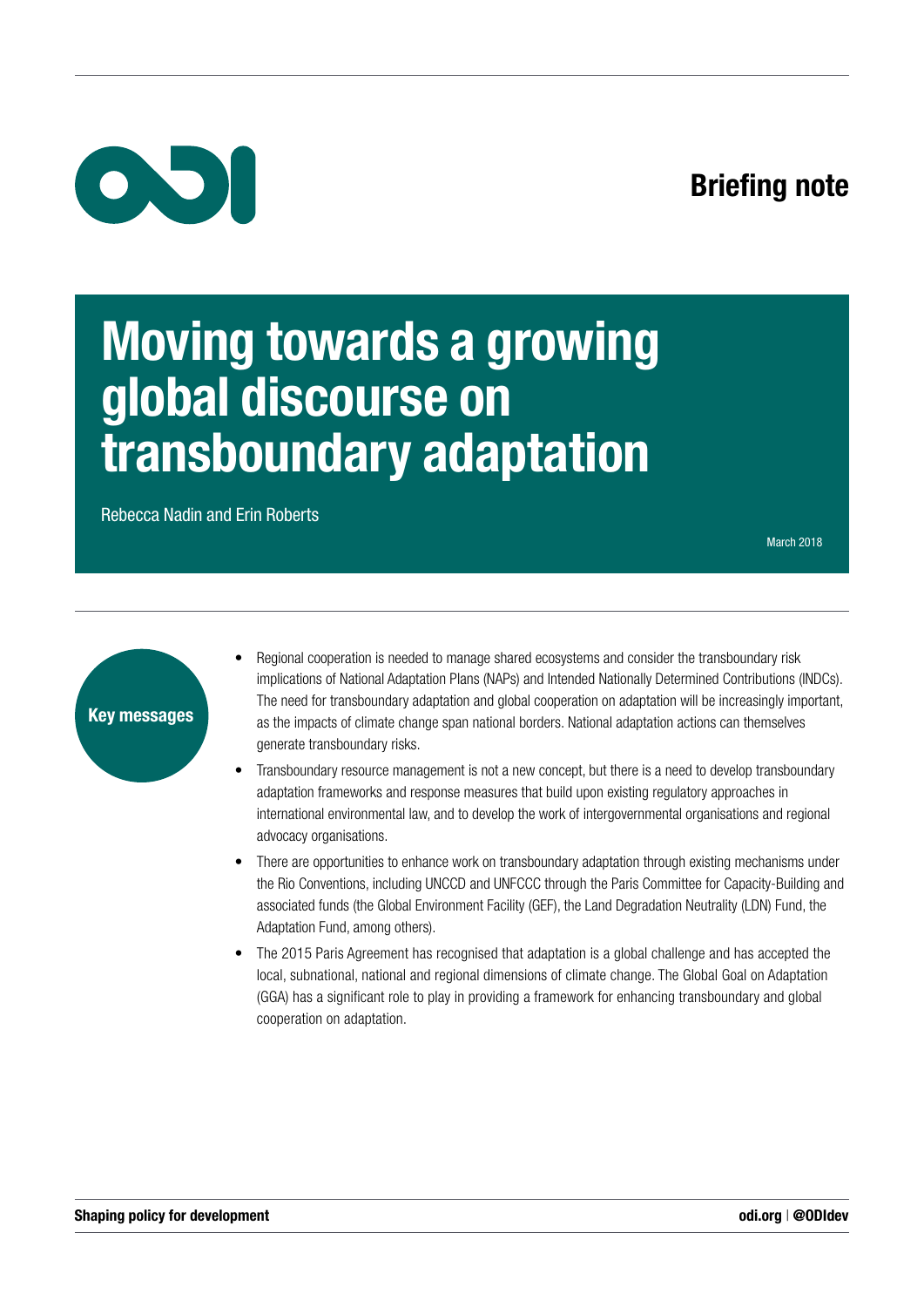### **Summary**

The scientific consensus is clear. Climate change will alter the frequency, intensity, duration, timing and location of extreme weather and slow-onset events. It will also lead to creeping environmental changes, such as shifts in seasons or sea-level rise (IPCC, 2014; 2012). Changes such as these serve as additional stress factors on ecosystems and on the support they provide for livelihoods, wellbeing and economies (The Desakota Study Team, 2008). Understandably, in response, adaptation measures have generally been focused on developing national, subnational and sector plans, with actions often taking place at community or local levels. Yet, it has long been understood that the effects of climate change are transboundary, crossing political borders and impacting shared resources.

Countries are geographically linked and have joint reliance on key natural resources. Climate change is putting additional pressure on already stressed resources. Countries must increasingly manage many interacting drivers of vulnerability and risk that are too large for any one country to address alone. For example, food security and water resources are often transboundary in nature and can lead to resource conflict if not adequately addressed at an early stage. With globalisation, national economies are increasingly interconnected and interdependent through trade, supply and value chains.

The development of transboundary adaptation approaches could provide an opportunity to manage these risks more effectively. In addition, there is growing awareness that adaptation efforts in one country can significantly impact the natural resources and adaptive capacity of another country. These include damming of shared water sources for domestic irrigation needs without consideration for downstream countries, changes in agricultural priorities and policies that affect regional or global food security. Therefore, regional cooperation is needed to manage shared ecosystems and consider the transboundary risk implications of National Adaptation Plans (NAPs).

The aim here is to provide an overview of some of the emerging issues for transboundary adaptation and to encourage a global discourse on how the Rio Conventions, such as the United Nations Framework Convention on Climate Change (UNFCCC) and the United Nations Convention to Combat Desertification (UNCCD), can serve as a platform for enhancing work on transboundary adaptation. The key messages include:

- **•** The need for transboundary adaptation and global cooperation on adaptation will be increasingly important, despite the political and implementation challenges, as the impacts of climate change span national borders. National adaptation actions can themselves generate transboundary risks.
- **•** Challenges exist, including political ones, but there are opportunities to enhance work on transboundary adaptation through existing mechanisms under the Rio Conventions. These include UNCCD (the promotion of landscape approaches to sustainable land management), and UNFCCC (enhancing capacity on transboundary adaptation) through the Paris Committee for Capacity-Building and associated funds (the Global Environment Facility (GEF), the Land Degradation Neutrality (LDN) Fund, the Adaptation Fund, among others). Developing more synergy and coherence between UNCCD, UNFCCC and the Convention on Biological Diversity (CBD) would provide a strong basis for action.
- **•** Transboundary resource management is not a new concept. It presents an opportunity to develop transboundary adaptation frameworks and response measures that build upon existing regulatory approaches in international environmental law, and to develop the work of intergovernmental organisations and regional advocacy organisations.
- **•** The 2015 Paris Agreement has recognised that adaptation is a global challenge and has accepted the local, subnational, national and regional dimensions of climate change.1
- **•** The Global Goal on Adaptation (GGA) has a significant role to play in providing a framework for enhancing transboundary and global cooperation on adaptation, especially given the increasingly important role of transboundary adaptation in enhancing adaptation capacity, increasing resilience and reducing vulnerability.2
- **•** It is important to undertake transboundary adaptation through the NAPs and the intended nationally determined contributions (INDCs). Some countries are already doing this. This work could be enhanced through guidance from the UNFCCC Adaptation Committee, for example.
- **•** Support (including regulatory frameworks, political will and finance) remains a critical element to ensure that transboundary adaptation is implementable.

<sup>1</sup> The Paris Agreement of 2015 requests that countries strengthen regional cooperation on adaptation, including the use of regional centres and networks.

<sup>2</sup> The GGA was established in the Paris Agreement with the aim of 'enhancing adaptive capacity, strengthening resilience and reducing vulnerability to climate change, with a view to contributing to sustainable development and ensuring an adequate adaptation response in the context of the temperature goal referred to in Article 2' (UNFCCC, 2016a: 25-26). The GGA is not defined further in the Agreement but it was agreed that the Global Stocktake, the process to establish progress on achieving the global goals that will take place every five years, will review the progress towards achieving the GGA.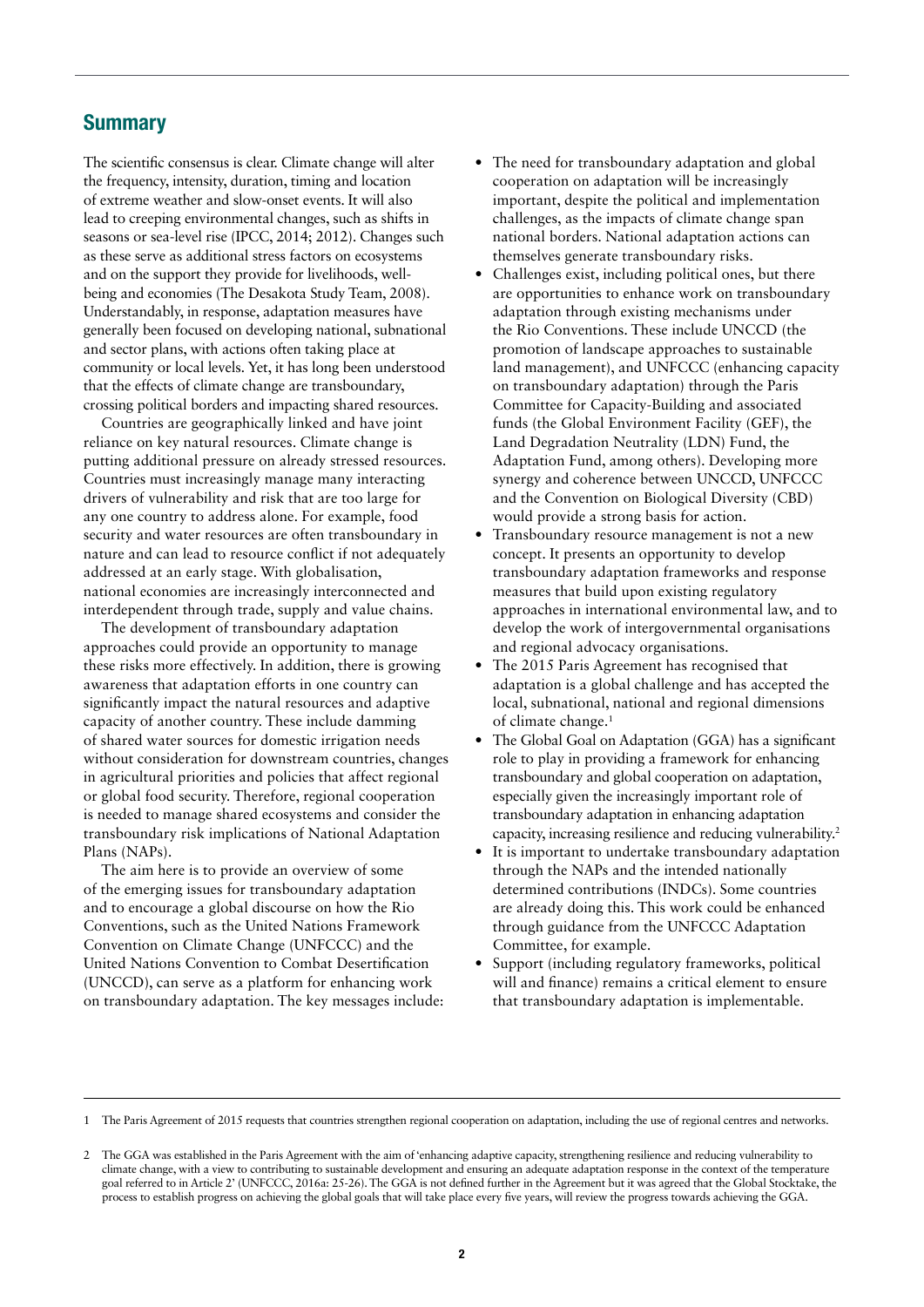### Introduction

The scientific consensus is clear: climate change will alter the frequency, intensity, duration, timing and location of extreme weather and slow-onset events, and contribute to creeping environmental changes, such as shifts in seasons or sea-level rise (IPCC, 2014; 2012). Where particular ecosystems are degraded, or natural resources overexploited (for example, by economic marginalisation, insecurity or political mismanagement), shifting climate regimes and extreme events may challenge the ability of ecosystems to continue to provide the services upon which some populations and economies have come to depend. Climate change will ultimately affect all countries, and its effects – from droughts to floods – do not respect political borders.

The 2015 Paris Agreement saw the international community agree that adaptation to climate change is a global challenge (UNFCCC, 2016a). Addressing climate change requires technical transfer of adaptation response measures and financial input across borders. Moreover, the climate change strategies of one country can affect the resilience of another country, and where certain nations are unable to adapt, there will be repercussions at all levels (Magnan et al., 2015). Countries may be geographically linked and rely on shared natural resources, such as water, the flows of which often span national and international borders and represent interacting risks and drivers of vulnerability. And, in our increasingly globalised world, countries must also account for the interdependency of global supply and value chains. If, for example, as part of a suite of adaptation response measures to a drought, a country stops or restricts agricultural exports to ensure food security, it can export its volatility to the rest of the world through price shocks. The volatility of the global commodity markets is therefore recognised as an issue for international coordination (Magnan et al., 2015: 10-11). The UK Met Office states that governments are 'seriously underestimating' the risks of crop disasters occurring simultaneously in major farming regions around the world (Kent et al., 2017). The Met Office research posits a 6% chance that a concurrent failure in maize production could occur every decade in China and the US – the world's main growers – resulting in potentially catastrophic food shortages and price hikes in Africa and South Asia.

# *Adaptation measures can be local in application, but regional and global in implication*

One such scenario happened during the global food crisis of 2007 and 2008. The price of wheat, maize and rice doubled, hitting many developing countries hard. In Senegal, for example, while rice makes up 30% of the nation's diet, just 15% of supply is produced domestically (SEI, 2016). The other 85% is imported, primarily from Thailand and Vietnam, whose rice-producing regions are exposed to sea-level rise and threatened by a growing risk of drought and soil salinisation (SEI, 2016). Recognising its vulnerability to increasing rice prices, the Senegalese government has developed the Accelerated Programme for Agriculture in Senegal (PRACAS), aiming to be self-sufficient in rice production by 2017. But this strategy has wider implications. It will reduce agricultural diversity, making producers more vulnerable to exogenous shocks (either affecting the global price of rice or decreasing yields, and will also displace other crops), which can be a source of food and income for food-insecure households (SEI, 2016).

Adaptation measures can be local in application, but regional and global in implication. That is, action at the local level may be insufficient to deliver the adaptation required, or might increase vulnerabilities across shared ecosystems that support agricultural production. For example, if China's adaptation planning moves agricultural production from the traditional breadbasket provinces of Jiangxi and Jilin to the Tibetan Plateau due to the expected impacts of climate change, this could have significant implications for transboundary water resources and the 18 countries with which China shares rivers and lakes.

As such, there is increasing recognition that adaptation measures that cross regional boundaries will be necessary. Transboundary adaptation approaches are becoming more prominent in discussions at a number of the Rio Conventions, including the UNCCD,<sup>3</sup> and in the imminent future will require the UNFCCC to address the issue more formally, developing approaches and facilitating support to meet some of the inherent challenges of building transboundary resilience.

### What is transboundary adaptation?

Traditionally adaptation has been implemented at national and subnational levels, often driven by frameworks developed under the UNFCCC, such as the National Adaptation Programmes of Action (NAPAs) for least developed countries (LDCs) and NAPs for developing countries. However, the importance of transboundary adaptation is increasingly recognised in national adaptation plans and actions. Though not yet defined under the UNFCCC nor by the Intergovernmental Panel on Climate Change (IPCC), transboundary adaptation can be understood as adaptation planning that addresses the dependencies and interdependencies from a systems perspective when assessing risk and when developing options to manage both the rapid and slow-onset impacts of climate change. Within UNCCD, it is recognised that the

<sup>3</sup> UNCCD refers to 'landscape approaches' for land management/management of land degradation.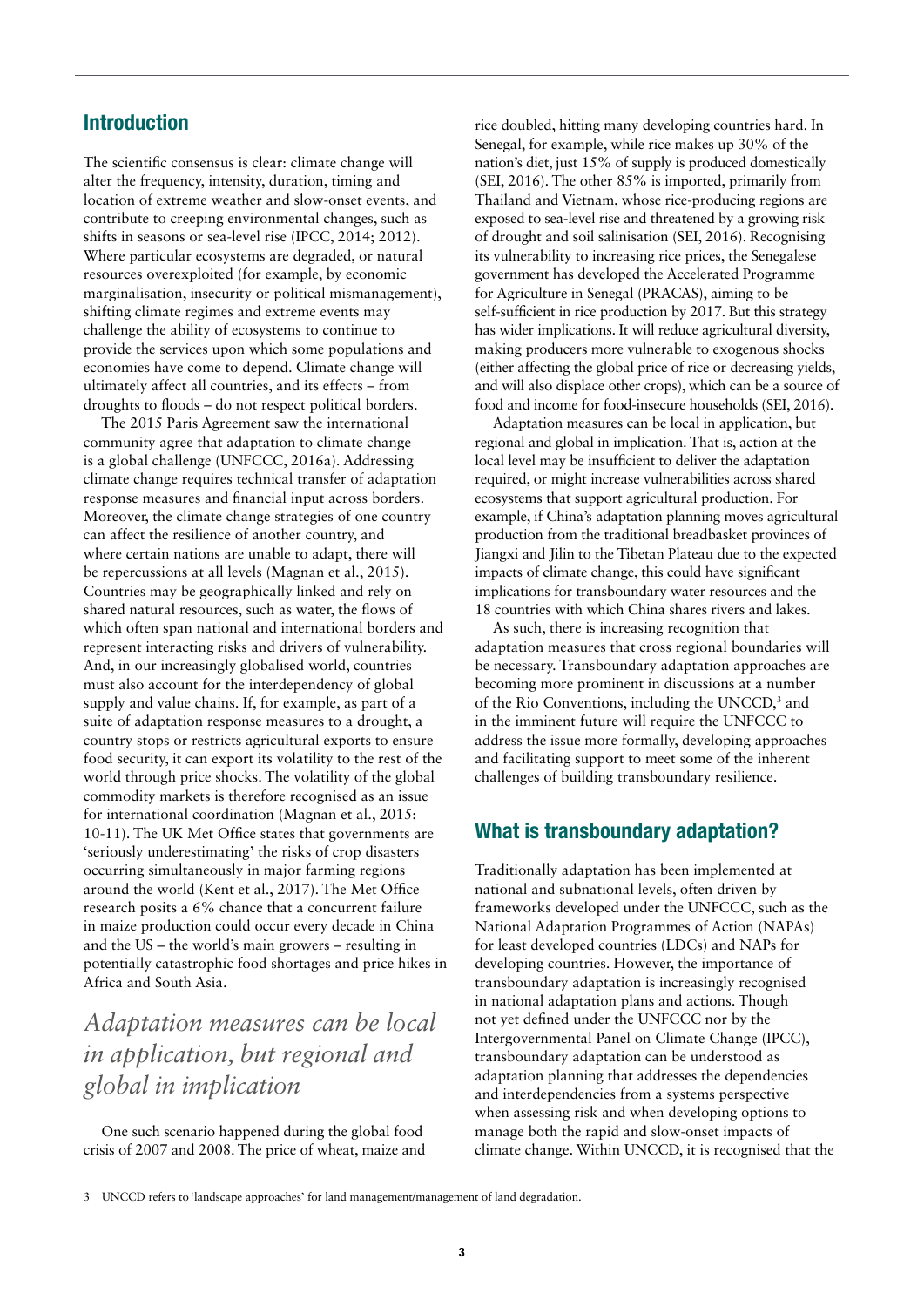cross-sectoral nature of climate change, land degradation and desertification 'demands systems and integrated landscape approaches to assess vulnerability and adaptation capacities' (UNCCD, 2015).

## Building on existing knowledge

Transboundary resource management is not a new concept. There is, though, a renewed opportunity to develop frameworks and response measures that build upon and learn from existing regulatory approaches in international environmental law, as well as the work of intergovernmental organisations, regional advocacy organisations and research programmes already dealing with transboundary resource management.

#### Regulatory approaches

Existing regulatory approaches to managing global and transboundary environmental problems include multilateral, regional and bilateral treaties, international customary law, and soft law instruments, such as memoranda of understanding.

In international law, environmental issues are generally framed either as 'common concerns of mankind' or 'transboundary' e.g. waterways (Birnie et al., 2009: 128). The 1992 Rio Conference on Environment and Development provided a framework for defining global responsibility for the environment, which it distinguished from regional or transboundary environmental responsibilities (Birnie et al., 2009). A particular feature of the Rio frameworks is the use of the phrase 'common concern' to designate those issues which involve global responsibilities (Birnie et al., 2009: 128). Several multilateral agreements include reference to 'common concerns'. For example, the preamble of the Rio Declaration urges 'new levels of cooperation' and a 'global partnership' to respond to global climate change (UN, 1992a). Other examples are the CBD, the Convention on the Law of Non-Navigational Uses of International Watercourses (commonly referred to as the UN Watercourses Convention), the Convention on the Law of the Sea, as well as Chapter 17 of Agenda 21 (UN, 1992b), which refers to the oceans, seas and coastal areas as 'an integrated whole that is an essential component of a global life-support system'. As such the designation 'common concern' points to a 'legal status both for climate change and biological resources which is distinct from the concepts of permanent sovereignty, common property, shared resources, or common heritage, which generally determine the international legal status of natural resources' (Birnie et al., 2009: 130). As noted, climate mitigation responses have thus been advocated for and advanced on the basis of 'common concerns'. In contrast, adaptation has been seen as a national

concern and responsibility. However, developing response measures to manage issues with regional and global impact, such as land degradation, climate change and food security nexuses, requires a collective and systematic adaptation response if contagion of impacts due to maladaptation at the national level is to be avoided. Consequently, questions remain as to whether the increasing need for adaptation across borders will also become an issue of 'common concern'.

Another core element of international customary law that relates to transboundary impacts is the 'precautionary principle'. According to the Charter of the United Nations (UN), States have the right to exploit their own resources, but also the responsibility to ensure that activities within their jurisdiction or control do not result in environmental damage in other States or beyond the limits of their borders (UN, 1945: 6–8). The precautionary principle also enshrines the concept that States have a duty to 'cooperate in mitigating transboundary environmental risks and emergencies, through notification, consultation, negotiation' (Birnie et al., 2009: 137). This principle has been reaffirmed in subsequent international legal agreements, including the Rio Declaration on Environment and Development (Bankobeza, n.d.). Principle 15 of the Rio Declaration states that:

*In order to protect the environment, the precautionary approach shall be widely applied by States according to their capabilities. Where there are threats of serious or irreversible damage, lack of full scientific certainty shall not be used as a reason for postponing cost-effective measures to prevent environmental degradation* (UN, 1992a)*.*

In relation to transboundary risk, Rio Principle 19 stipulates:

*States shall provide prior and timely notification and relevant information to potentially affected States on activities that may have a significant adverse transboundary environmental effect and shall consult with those States at an early stage and in good faith* (UN, 1992a)*.*

Certainly, the UNFCCC recalled principles inscribed in international law which endow States with the 'responsibility to ensure that activities within their jurisdiction or control do not cause damage to the environment or other States or of areas beyond the limits of national jurisdiction' (UN, 1992a).

An additional challenge to the applicability of international environmental agreements to transboundary adaptation is that adaptation is not only concerned with natural resources, but also involves human systems (Tompkins et al., 2010). It is unclear how legal principles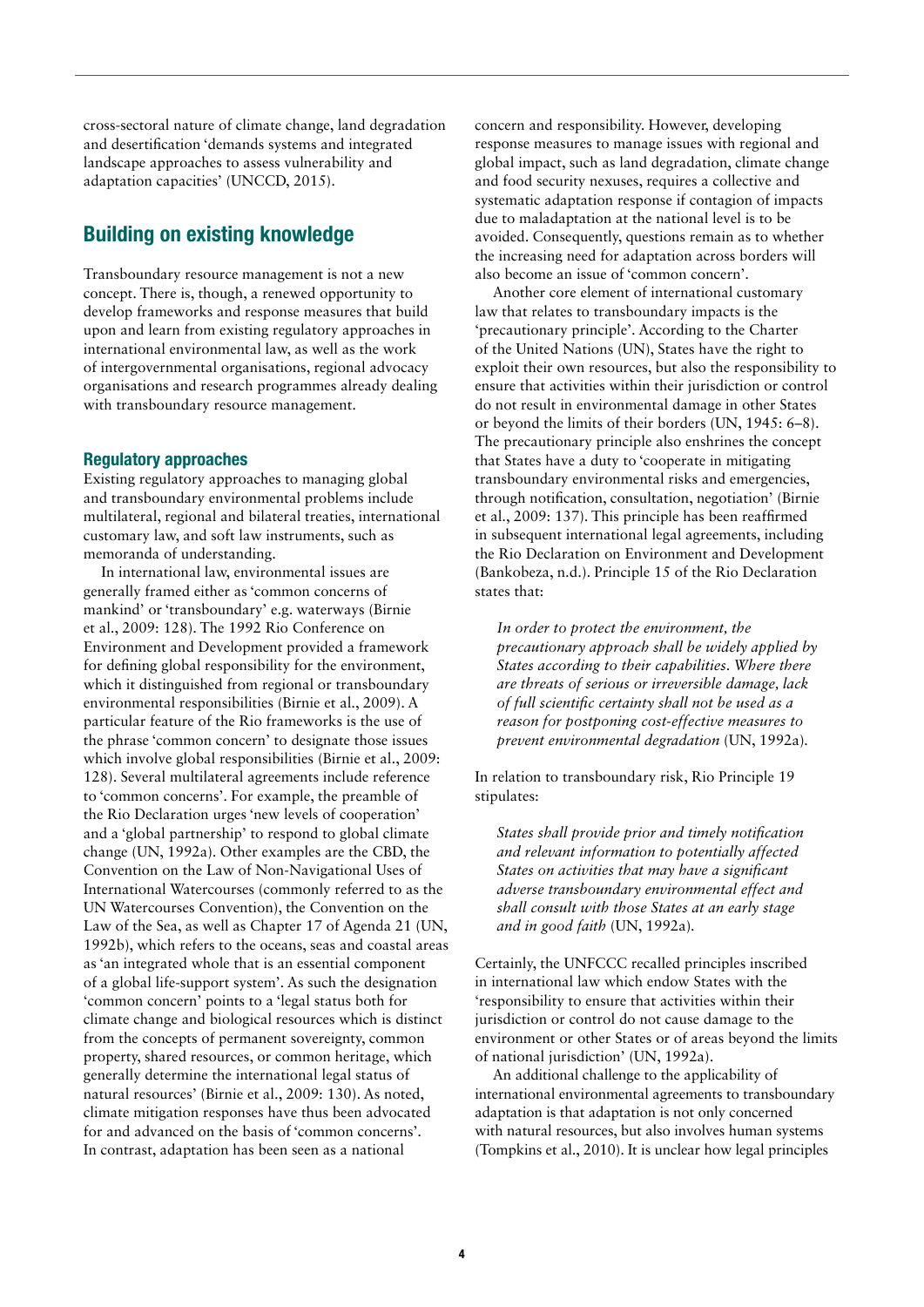apply to national adaptation measures that States might implement domestically,<sup>4</sup> yet that unwittingly have a potential transboundary impact. In our increasingly globalised world, what are the global and transboundary implications of the adaptation choices of countries, particularly large producers and consumers? Countries must account for the interdependency of global supply and value chains, but where does responsibility for undertaking transboundary adaptation lie? These considerations are of increasing concern, as articulated by many countries in their INDCs, the documents which outline the actions that countries will take in order to achieve the global goals inscribed in the Paris Agreement.5 A report synthesising the INDCs found that:

*Transboundary issues with a global scope were reported. For instance, a few Parties highlighted that sectors of their economies, for example food production, contribute to ensuring global security, and one Party is studying the impacts of climate change on major food exporters in order to understand the risks to food imports* (UNFCCC, 2016d: 71)*.*

Angola, for example, outlines regional adaptation as a priority, and one of its unconditional adaptation strategies (which is already funded) is enhancing resilience in the Benguela fisheries system, a project shared with Namibia and South Africa (UNFCCC, 2015). Such statements demonstrate the increasing identification of transboundary risks, and of approaches to managing and adapting them, as areas of 'common concern' that require cooperative adaptation actions. Post-2015, the issue of transboundary risk management and transboundary adaptive responses in the context of climate change seem to be gaining some traction.

The Convention on the Protection and Use of Transboundary Watercourses and International Lakes (Water Convention) and the CBD and the UNCCD are examples of global legal frameworks – as well as bilateral and multilateral shared resource agreements (Bankobeza, n.d.). There are 145 agreements on transboundary water resources alone, including the Mekong, Jordan, Indus, Nile and Niger river basins.<sup>6</sup>

While regulatory approaches to transboundary resource management are well established for transboundary adaptation, key questions remain. Is 'adaptation across borders' also an issue of 'common concern' or transboundary in character? How does

the precautionary principle – which does not 'prohibit' transboundary harm, but rather stresses 'prevention' of activities involving the risk of causing significant transboundary harm – apply to the development of a regulatory framework for formulating transboundary adaptation plans? Is current environmental law sufficient to address the character and needs of transboundary adaptation? Can existing transboundary agreements be revised to ensure climate change is addressed? These questions are beyond the scope of this Briefing Note, but provide food for further thought.

#### Institutional arrangements

There is also a range of institutions and commissions undertaking work on, or relevant to, transboundary adaptation. At the global level, there is the International Network of Basin Organizations (INBO), established in 2013. Among its objectives is promoting principles of good water management in the context of sustainable development (INBO, n.d.). Transboundary adaptation is a significant part of INBO's work. In the lead-up to the establishment of the Paris Agreement, it was a driving force behind the Paris Pact on Water and Adaptation to Climate Change (INBO, 2015). The UN Economic Commission for Europe (UNECE) has facilitated work on transboundary adaptation on water resources within its jurisdiction. In 2009 the UNECE prepared the ECE Guidance on Water and Adaptation to Climate Change (UNECE, 2009) and in 2015 a study of adaptation in transboundary basins was published (UNECE and INBO, 2015).

Given their vulnerability to climate change, among other drivers, transboundary water resources, particularly river basins, offer opportunities to learn about approaches. Water resources, such as rivers and lakes, have typically been managed via bilateral and regional treaties, of which there have been more than 2,000 since 1616 (O'Neil, 2009). Intergovernmental organisations, such as river basin commissions, can play an important role in the development of transboundary adaptation by sharing information and knowledge, identifying appropriate strategies and providing some of the critical resources needed (Heikkila et al., 2013).

The Mekong River Commission (MRC) is perhaps the best known example of a river basin organisation. The Mekong River flows from the Tibetan Plateau through the Yunnan province of China, then forms the boundary between Laos and Myanmar, and between Laos and Thailand. It then continues through Cambodia and the

<sup>4</sup> Adaptation has been traditionally considered a national and subnational issue guided by national strategies, including NAPs and National Determined Contributions (NDCs).

<sup>5</sup> Article 2 of the Paris Agreement outlines three primary ways in which the objective of strengthening the global response on climate change in the context of sustainable development will be achieved: (1) limiting global average temperature rise to well below 2°C and making a concerted effort to keep the global average temperature below  $1.5^{\circ}$ C, (2) increasing the ability to adapt and fostering resilience to climate change and low-carbon development in a way that does not negatively impact food production, and (3) ensuring that finance flows support pathways towards low-carbon and climate-resilient development.

<sup>6</sup> See [www.un.org/waterforlifedecade/transboundary\\_waters.shtml.](http://www.un.org/waterforlifedecade/transboundary_waters.shtml)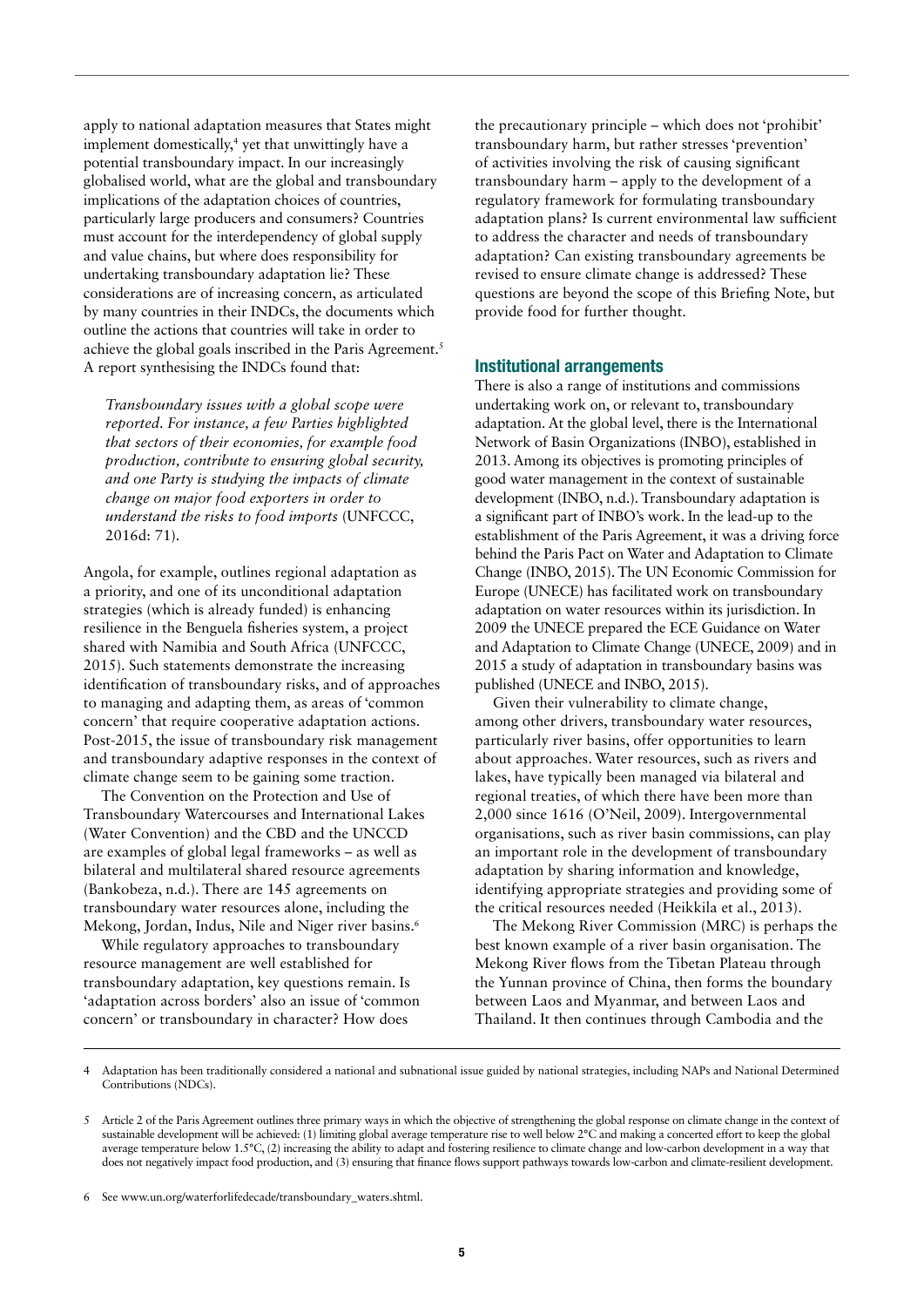Mekong Basin (Nguyen, 2007). During the rainy season, a sea-level rise of one metre in the East China Sea can lead to flood levels of nearly two metres above current levels on the Mekong Delta (World Bank, 2011).

*In Africa, some river basins are shared by as many as 10 countries, with several countries almost entirely dependent on water supplies that originate beyond their own borders*

The Mekong Delta region is considered to be extremely vulnerable to climate change and its associated impacts.7 Its transboundary nature means that climate change in the basin is both a national and a regional issue, and should be an integral part of the broader development agenda (Keskinen et al. 2010). Forming partnerships among countries of the region to develop common goals and commitments and share resources and knowledge to plan climate response strategies is essential. The Climate Change and Adaptation Initiative (CCAI) was created by the MRC in 2009 to increase understanding of current and future climate change impacts and to facilitate adaptation planning in the Lower Mekong Basin (MRC, 2011). Currently the MRC is developing the Mekong Strategy and Action Plan for the Lower Mekong Basin, which includes a strategic vision to identify priorities and strategies to support adaptation and build resilience (MRC, n.d.).

In Africa, some river basins are shared by as many as 10 countries, with several countries almost entirely dependent on water supplies that originate beyond their own borders (Chikozho, 2014). Mozambique shares nine river basins with other countries, most of which are upstream (Bankobeza, n.d.). The Africa Adaptation Initiative (AAI) is a continental initiative that addresses transboundary and regional adaptation. The AAI plans to develop regional projects on agriculture, water, oceans, ecosystems and infrastructure, with the aim of engaging all affected countries in projects with transboundary implications (AAI, 2016). The AAI already has political buy-in at the highest level from 54 African countries, having been mandated at a meeting of African heads of state in June 2015 (AU, 2015). As such, the AAI could be well placed to create opportunities for synergies between the UNFCCC and the transboundary conventions at policy and practice levels,

and to provide guidance as to how to integrate adaptation into transboundary resource management. The AAI aims to help these countries to maintain coherence and synergies between national and transboundary adaptation and to enhance understanding of transboundary risk. This is important, as national plans will be impacted by regionallevel adaptation, particularly in the case of shared water resources and movement of livestock.

Another example is The Great Green Wall for the Sahara and Sahel Initiative which was launched in 2007, with the aim of tackling land degradation in Africa (AU, 2016). This transboundary project, led by the African Union Commission, is being implemented in more than 20 countries across Africa's Sahel region, in cooperation with international partners including UNCCD, GEF, and the World Bank among others. Approximately \$8 billion have been mobilised and/or promised for this initiative.

In the Himalayas, the International Centre for Integrated Mountain Development (ICIMOD) aims to help advance climate change adaptation efforts across borders in areas with similar climate impacts.8 This includes facilitating access to data and information to support decision-making on adaptation. There are also examples of cross-border cooperation in conservation planning and management. Climate change is impacting the migratory patterns of wildlife all over the world (Trouwborst, 2012). In the Serengeti National Park-Maasai Mara National Reserve, transboundary conservation migration areas have been created for wildlife habitats of migratory species that occupy two or more countries.

Research and academic institutions are also endeavouring to better understand transboundary adaptation. The Stockholm Environment Institute (SEI) has undertaken a project – Adaptation Without Borders – to better understand the indirect impacts of climate change and how they can be addressed (WeADAPT, n.d.). The premise behind Adaptation Without Borders is that, given transboundary risks, no adaptation strategies are purely local. The aim of the project, which began in 2015 and will conclude in 2017 is to increase awareness of the transboundary aspects of climate risks and to develop tools that will support decision-makers in addressing these risks (Davis, 2015). Research within the project suggests that there are four main pathways of indirect climate risks and has produced proposals as to how some of these risks could be addressed through NAPs. The Collaborative Adaptation Research Initiative in Africa and Asia (CARIAA) is a seven-year research project which focuses on regional climate hotspots and shares lessons learned from regional research, with the goal of informing adaptation planning in regions that are most vulnerable to

<sup>7</sup> Apart from floods, climate change impact may also lead to a decrease in annual rainfall and average humidity. An increase in temperature can lead to reduced amounts of snow accumulation in the upstream reaches of the Mekong River in the Tibetan Plateau. This, together with human impacts such as deforestation, agriculture, and hydropower projects on the upper reaches of the Mekong River, will have further impact on the hydrological regime of the Tien and Hau Rivers, and consequently on the livelihoods of millions of people (Chivanno et al., 2008; Eastham et al., 2008).

<sup>8</sup> See [www.icimod.org/?q=16901.](http://www.icimod.org/?q=16901.)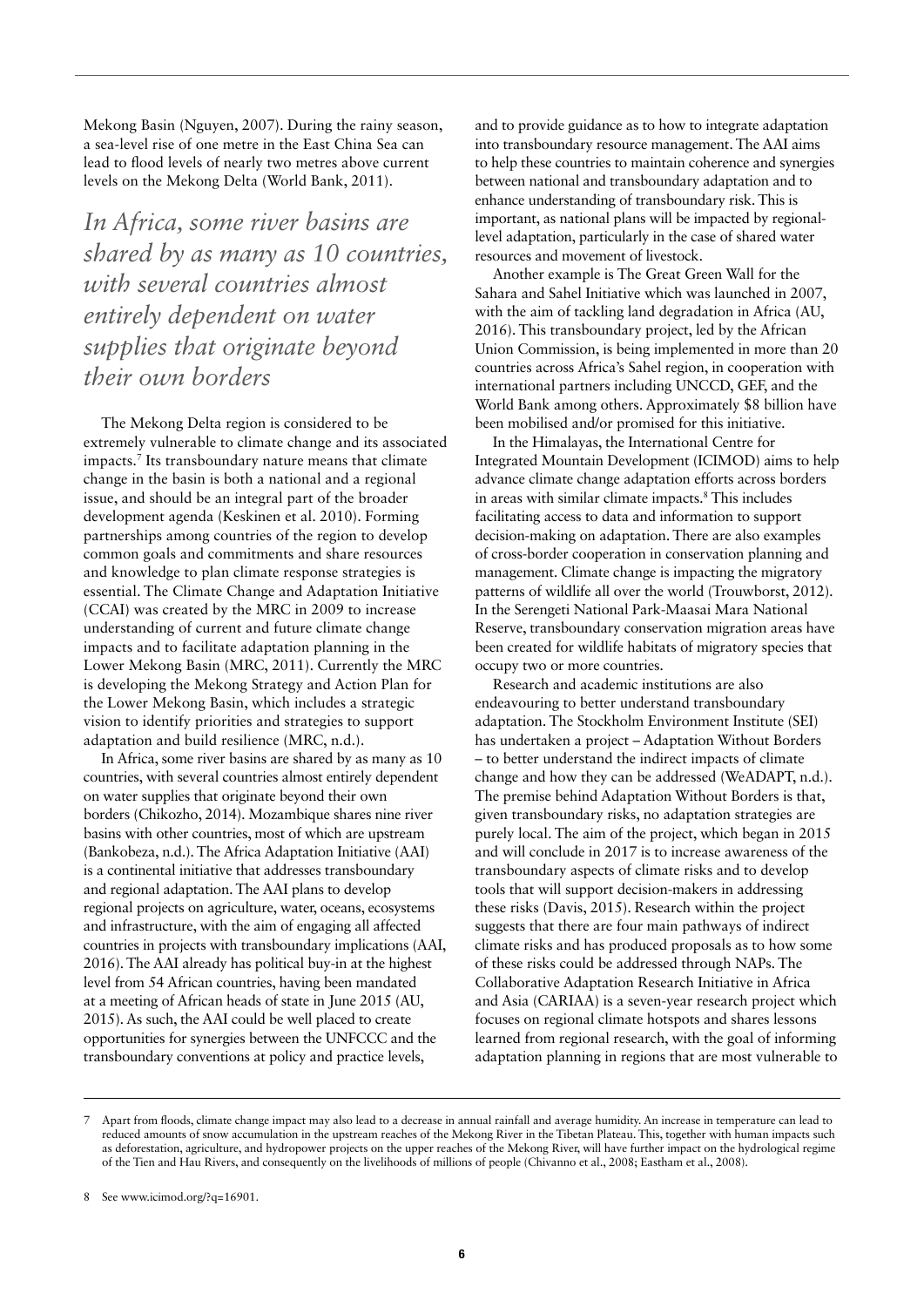climate change (Cochrane et al., 2016). One of the early findings of CARIAA is the need to find innovative ways to ensure that research is strong and that it also supports decision-making (Cochrane et al., 2016).

### Moving up the agenda: opportunities for transboundary adaptation in the UNFCCC

As we have seen, the UNFCCC is by no means the only convention relevant for transboundary adaptation, and is in fact one of the weakest in this regard. However, the UNFCCC will be central to furthering the dialogue, policy processes and resourcing required for transboundary adaptation measures to be effectively implemented where they are most urgently needed. While the UNFCCC does not define transboundary adaptation (nor indeed adaptation), it has acknowledged the importance of transboundary adaptation as a possible response measure. The Cancun Agreements, which established the Cancun Adaptation Framework,<sup>9</sup> make several references to the importance of enhancing adaptation at the regional level, including the importance of ensuring that developing countries have support to implement adaptation actions at all levels (UNFCCC, 2011).

In recent years, discussions under the Nairobi Work Programme on Impacts, Vulnerability and Adaptation to Climate Change (NWP) have highlighted the importance of transboundary adaptation – most prominently in water resources.<sup>10</sup> While it does not appear that these have been taken any further, there is significant scope for enhancing work on transboundary adaptation under the UNFCCC, and particularly the guidance of the Adaptation Committee and through the development and formulation of NAPs.

The current three-year workplan of the Adaptation Committee will be implemented from early 2016 through to the end of 2018 (UNFCCC, 2016e). The Committee agreed to maintain flexibility to allow for the inclusion of relevant aspects of the Paris Agreement, including the GGA. Given this, there are several areas where a focus on transboundary adaptation could be added or enhanced, including strengthening engagement with institutions working on transboundary adaptation; providing technical support to countries undertaking transboundary adaptation; providing guidance on accessing technical support for the development of strategies and raising awareness; and facilitating the exchange of information on transboundary adaptation.

The Adaptation Committee could also provide guidance for the assessment of indirect impacts of climate change and how these can be addressed (SEI, 2014).

While NAPs are national plans, the prevalence of transboundary or shared resources makes transboundary adaptation planning critical. The guidance on NAPs prepared by the UNFCCC encourages countries to establish links between the national, regional and international levels (SEI, 2014). The guidance includes assessing vulnerability and identifying adaptation options, noting that this should be done at all appropriate levels (SEI, 2014). The NAPs could be a platform for enhancing transboundary cooperation on adaptation with guidance from the UNFCCC, in particular from the Adaptation Committee. The NAP Task Force under the Adaptation Committee could also provide targeted support to countries on the integration of transboundary adaptation into their NAPs. Specific support to LDCs could be provided through the NAP Global Support Programme, a joint initiative between the United Nations Development Programme (UNDP) and the United Nations Environment Programme (UNEP) to provide assistance to LDCs for developing NAPs with funding from the Least Developed Country Fund. The regional training workshops on the NAPs could include an increased focus on transboundary adaptation and facilitate discussions on how to enhance transboundary cooperation within each region.

Some countries have already recognised the importance of addressing the indirect impacts of climate change within their national policies. In its national adaptation framework, Nauru recognises high economic dependency on a few sectors as key drivers of vulnerability (SEI, 2014). SEI's Adaptation Without Borders proposes four pathways of indirect climate risk: people (migration and health impacts); biophysical impacts on the flow of ecosystem services or resources; trade (altered price, availability or quality of goods and services); and finance (changes in the flow of capital from outside a country). The project suggests that all countries should include both global and transboundary dimensions of vulnerability and adaptation options in their NAPs, with the aim of identifying indirect impacts that are of specific concern, and articulating how climate change impacts within its borders could create indirect impacts for other countries. NAPs could identify the opportunities and potential vehicles for enhancing global and regional cooperation to address indirect impacts of climate change, including through transboundary adaptation (SEI, 2014). Sharing drafts of NAPs with neighbouring countries could provide

<sup>9</sup> The Cancun Adaptation Framework (CAF) was established at the 16th Conference of the Parties in Cancun, Mexico, in 2010. The objective of the CAF is to enhance action on adaptation, including through global cooperation and enhanced coherence on adaptation under the Convention. The CAF invited all countries to enhance action on adaptation in the light of common but differentiated responsibilities and differing capabilities and national and regional priorities. The Adaptation Committee, the oversight body for adaptation under the UNFCCC, and the process for developing and implementing NAPs were established as part of the CAF (UNFCCC, 2011).

<sup>10</sup> The NWP is a work programme under the UNFCCC which aims to help countries, particularly developing countries, enhance both the understanding of and the assessment of climate change impacts, vulnerability and adaptation strategies to support decision-making on practical adaptation actions and measures to address climate change.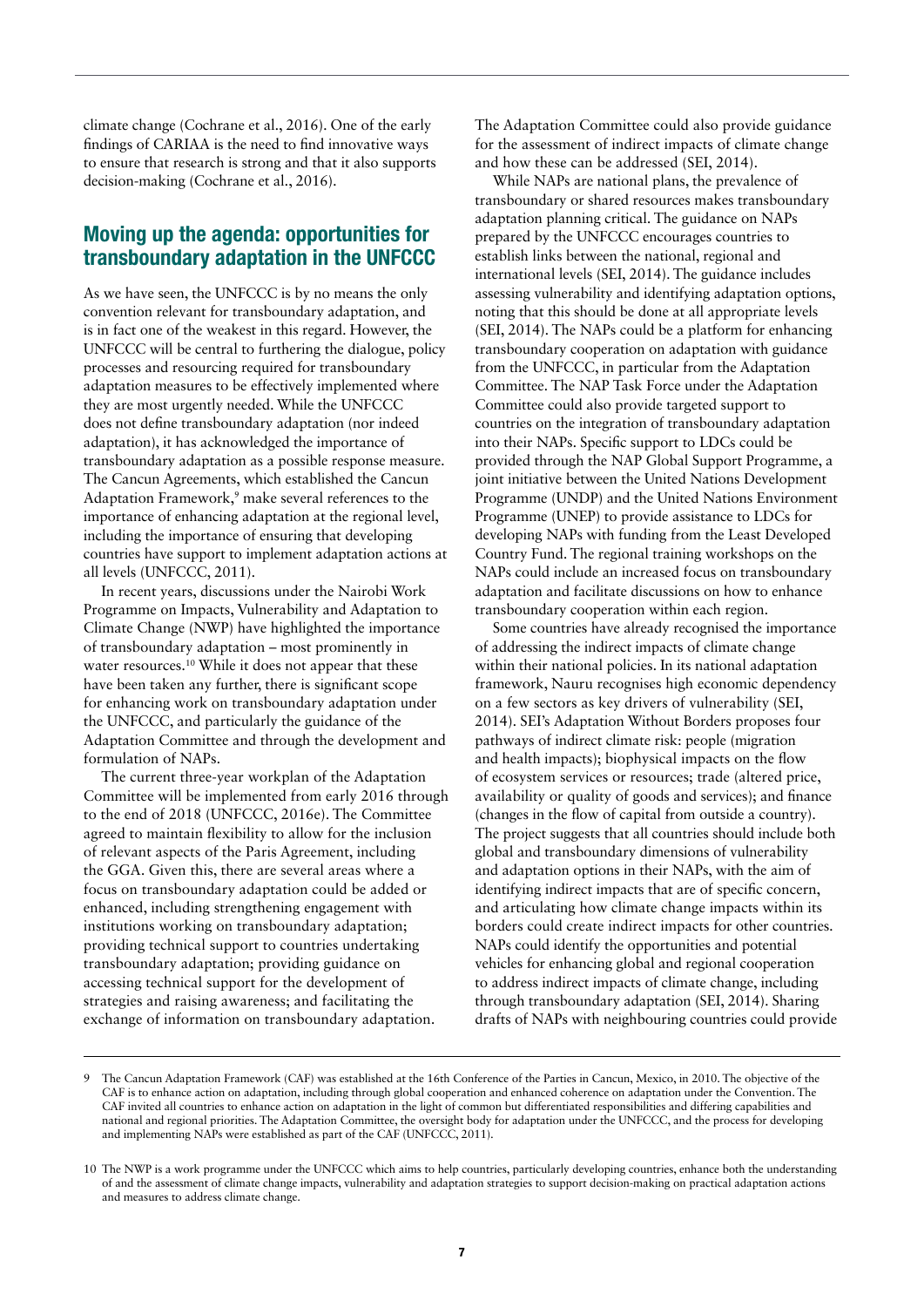opportunities for shared learning and the co-development of solutions (SEI, 2014).

Though the term 'transboundary adaptation' has yet to be acknowledged in a UNFCCC decision, there are provisions relevant to it throughout the Paris Agreement. The Paris Committee on Capacity-Building (PCCB) was established to address capacity-building gaps and needs and enhance capacity-building efforts under the Convention (UNFCCC, 2016a; 2016b). One of the activities in the 2016–2020 PCCB workplan is to foster global, regional, national and subnational cooperation (UNFCCC, 2016a; 2016b). Building capacity to support transboundary adaptation should therefore be a key component of these discussions.

The Paris Agreement also established a technical examination process on adaptation (TEP-A), which aims to identify opportunities for strengthening resilience, reducing vulnerabilities and enhancing both the understanding of, and the implementation of, adaptation action (UNFCCC, 2016c). The first of the TEP-A's annual technical expert meetings (TEMs), held in 2016, included a session dedicated to enhancing understanding of the challenges and opportunities associated with transboundary adaptation. The technical report from the TEMs included several relevant conclusions, for example the importance of coordinated action to reducing vulnerability (UNFCCC, 2016c). While it is important that transboundary adaptation is being recognised, these conclusions could be actioned through further work under the aegis of the UNFCCC. There is a process underway to profile the key messages from the TEMs at an annual high-level event to be held in conjunction with each Conference of the Parties. This event will engage with high-level policy and decision-makers and could become a platform to catalyse transboundary action on adaptation.

Certainly, the Paris Agreement has the potential to further enhance the narrative on transboundary adaptation, especially in relation to the GGA. Established to enhance adaptive capacity, strengthen resilience and reduce vulnerability to climate change, the GGA strengthens the ability of the parties to adapt and facilitate resilience to climate change impacts, which is now one of the overarching goals of the Agreement, alongside efforts to keep the global average temperature increase to well below 2°C and warming below 1.5°C (UNFCCC, 2016c).

While the Paris Agreement does not refer specifically to transboundary adaptation, it recognises that adaptation is a global challenge with local, subnational, national, regional and international dimensions (UNFCCC, 2016a). Decision 1/CP.21, which accompanies the Agreement, asks Parties to strengthen regional cooperation on adaptation and, where appropriate, to establish regional centres and networks, particularly in developing countries (UNFCCC, 2016a).

Parties to the Paris Agreement will need to report on their progress towards achieving the GGA in the Global Stocktake, the process for assessing the progress towards achieving the global goals. Given that some countries have already highlighted transboundary adaptation in their INDCs, there is significant scope to include such efforts in country reports. Discussions on the operationalisation of the GGA must also focus on increasing transboundary adaptation.

### Challenges, opportunities and the way to action

It would be naive to suggest that developing transboundary adaptation is not without significant legal, political and practical challenges. Adaptation policy and planning at national, local and sector levels is already challenging. Undertaking transboundary vulnerability and risk assessments is complex, resource-intensive and difficult to integrate, and developing transboundary adaptation strategies poses an even greater challenge.

At a 2012 NWP in Mexico City, workshop discussions highlighted some of these challenges, many of which are already inherent in national adaptation planning processes (Elrawady and Koeppel, 2012). The workshop identified lack of data-sharing and availability, weak joint data-management, inadequate observational networks, lack of consensus on adaptation priorities, and an absence of coordination mechanisms on climate finance for transboundary adaptation. The continued focus on national-level adaptation was also mentioned as a challenge, as were the lack of flexibility in existing transboundary risk management agreements and, perhaps most obviously, fundamental political barriers, such as questions of sovereignty, jurisdiction and responsibility, as well as lack of political will. The 2016 TEMs on adaptation under the UNFCCC highlighted the importance of ensuring that risk and vulnerability assessments incorporate relevant transboundary aspects, such as shared river basins and the repercussions of global food security, on the vulnerability of national agricultural and livestock production (UNFCCC, 2016c). Certainly, there is a disconnection between policy and practice.

But, as well as challenges, there are also several opportunities to better support transboundary adaptation efforts. For example, transboundary cooperation could also support adaptation efforts at the national level by strengthening the capacity to develop and implement adaptation plans; enhancing knowledge on adaptation by pooling regional expertise; sharing costs for activities like developing climate change scenarios; and avoiding negative transboundary impacts, particularly in shared river basins and other ecosystems (UNFCCC, 2016c). Moreover, the knowledge being generated by the NWP and the TEP-A, among others, should be incorporated into the official fora, and particularly into the work on adaptation under the UNFCCC. There is also a need for economic incentives to enable joint adaptation planning and engagement of the private sector to finance transboundary adaptation. If countries could be confident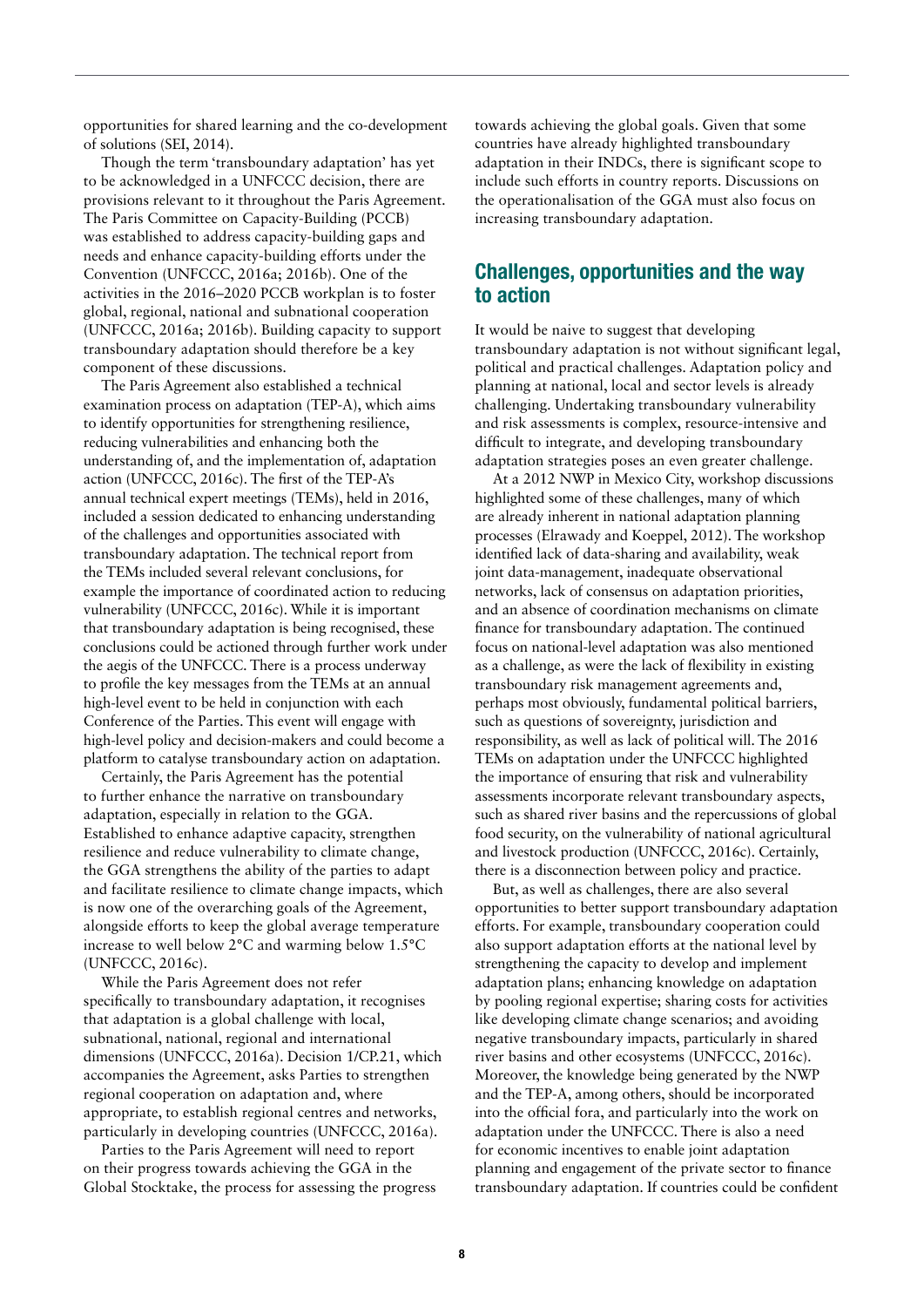that transboundary risk was being addressed through a suite of regionally agreed adaptation measures, this could provide confidence in terms of de-risking investments involving shared resources. Indeed, finance is a significant issue. One way of addressing the challenges could be to establish a formal working and technical advisory group under the UNFCCC. This could then explore mechanisms for facilitating cooperation and coordination between transboundary initiatives and NAPs. This group could also work more formally with existing intergovernmental institutions, such as river commissions, to ensure climate change is addressed in existing transboundary agreements, as well as with regional centres, such as ICIMOD and AAI, to build capacity and knowledge exchange in specific areas of concern, as highlighted by Parties to the Paris Agreement.

There is a lot of ongoing work on transboundary adaptation, particularly, though not limited to, water resources. The INBO incorporates a plethora of basin organisations throughout the world. As discussed, there are many other institutions facilitating cooperation on the management of transboundary resources. This work will become increasingly important as the impacts of climate change increase.

The impacts of climate change will cross boundaries, necessitating both bilateral and, in some cases, multilateral cooperation (Magnan et al., 2015). The Paris Agreement has recognised that adaptation is a global challenge faced by all, and with local, subnational, national, regional and international dimensions (UNFCCC, 2016a). It is now time to move beyond recognition and towards action to support transboundary adaptation. The GGA is one way of ensuring that the many aspects of adaptation – including the geographic and thematic dimensions – are addressed. But while many Parties and groups have indicated that operationalising the GGA should be one of the purposes of the adaptation communications, this has yet to be discussed. It is important that a shared understanding of the GGA be developed to track progress on adaptation (Magnan et al., 2015). The UNFCCC could play a critical role in supporting transboundary adaptation by encouraging countries to provide information and preparing an annual report on transboundary risks and adaptation (Magnan et al., 2015). More specifically, the Adaptation Committee could include transboundary adaptation in its current workplan, and its NAPs Task Force could provide support to countries wishing to integrate transboundary adaptation into their NAPs. The regional training workshops on the NAPs could include sessions dedicated to the transboundary issues in each region.

If Parties include transboundary adaptation in their adaptation communications, then these elements would need to be included in the Global Stocktake. Current discussions under the Ad hoc Working Group on the Paris Agreement (APA), the body under which the implementation of the Paris Agreement is being negotiated, are focused on the details of what will be included in these documents, but not necessarily on the practical elements of how to ensure that an overarching vision on adaptation is achieved. However, there is a clear and increasing need for transboundary adaptation planning, particularly as climate change impacts water resources and other transboundary ecosystems.

More discussions are needed to bring the adaptationrelevant elements of the Paris Agreement together, and particularly on how to support countries in their transboundary and regional adaptation efforts. Moreover, developing synergies and coherence between other conventions, such as the Convention on the Protection and Use of Transboundary Watercourses and International Lakes (Water Convention), the CBD and the UNCCD, will be essential to build on lessons learned and to develop comprehensive policy, legislative and needs-based approaches.

Developing robust climate adaptation measures is complex. Devising policies and identifying options must take place in the context of changing physical, socioeconomic and political conditions in which uncertainties are inherent and systemic adjustments required (Moss and Martin, 2012). Ecosystems, and therefore the climate change impacts that affect them, do not stop at state borders. To respond to these impacts as they traverse political and geographical boundaries, and to meet the demands of our increasingly globalised and interdependent world, will necessitate developing new approaches that address the concerns of countries grappling with understanding transboundary risk and risk management.



Mazenod resevoir under construction, Lesotho. Photo credit: John Hogg/World Bank, 2009. CC BY-ND 2.0.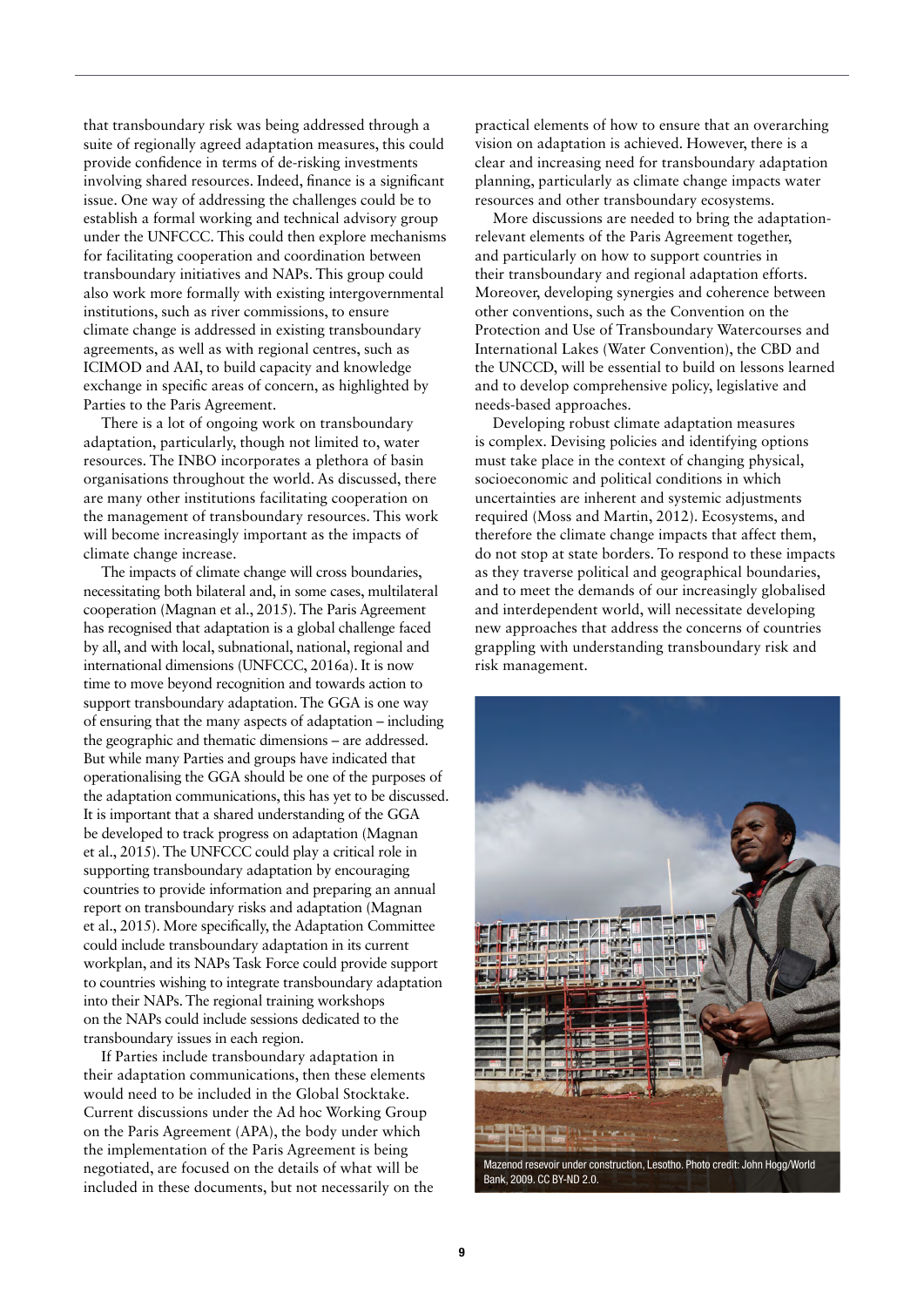# References

AAI (2016). 'Framework document 2017-2020'. Africa Adaptation Initiative ([www.africaadaptationinitiative.org/](http://www.africaadaptationinitiative.org/assets/aai_framework_en_2016.pdf).) [assets/aai\\_framework\\_en\\_2016.pdf\).](http://www.africaadaptationinitiative.org/assets/aai_framework_en_2016.pdf).)

AU (2015) 'Decision on Africa's engagements in the Global Climate Negotiations Doc. Assembly/AU/16(XXV)' in African Union, Assembly of the Union Twenty-Fifth Ordinary Session: Decisions, declarations and resolution. Addis Ababa: African Union ([https://au.int/sites/default/files/decisions/9664-assembly\\_au\\_dec\\_569\\_-\\_587\\_xxiv\\_e.pdf\).](https://au.int/sites/default/files/decisions/9664-assembly_au_dec_569_-_587_xxiv_e.pdf).)

- AU (2016) 'The Great Green Wall for the Sahara and the Sahel initiative: The African wall'. Addis Ababa: African Union ([www.fao.org/docrep/016/ap603e/ap603e.pdf\).](http://www.fao.org/docrep/016/ap603e/ap603e.pdf)
- Bankobeza, S. (n.d.) *International agreements on trans-boundary natural resource*. Nairobi: United Nations Environment Programme [\(http://www2.uef.fi/documents/1508025/1949373/International+Agreement+on+Transb++PPT+rev+1.pdf\).](http://www2.uef.fi/documents/1508025/1949373/International+Agreement+on+Transb++PPT+rev+1.pdf)

Birnie, P., Boyle, A. and Redgwell, C. (2009) International law and the environment. Oxford: Oxford University Press Chikozho, C. (2015) 'Pathways for building capacity and ensuring effective transboundary water resources

- management in Africa: Revisiting the key issues, opportunities and challenges', *Physics and Chemistry of the Earth*, Parts A/B/C 76–78: 72–82.
- Davis, M. (2015) 'Adaptation without borders? Preparing for indirect climate change impacts'. Stockholm: Stockholm Environment Institute ([www.sei-international.org/-news-archive/3009\).](https://www.sei-international.org/-news-archive/3009)
- Eastham, J., Mpelasoka, F., Mainuddin, M., Ticehurst, C., Dyce, P., Hodgson, G., Ali, R. and Kirby, M. (2008) *Mekong River Basin water resources assessment: impacts of climate change*. CSIRO: Water for a Healthy Country National Research Flagship Report. ([www.clw.csiro.au/publications/waterforahealthycountry/2008/wfhc](http://www.clw.csiro.au/publications/waterforahealthycountry/2008/wfhc-mekongwaterresourcesassessment.pdf).)[mekongwaterresourcesassessment.pdf\).](http://www.clw.csiro.au/publications/waterforahealthycountry/2008/wfhc-mekongwaterresourcesassessment.pdf).)
- Elrawady, M. and Koeppel, S. (2012) 'Group 1: Transboundary/regional level'. Nairobi Workshop Programme. Bonn: United Nations Framework Convention on Climate Change ([https://unfccc.int/files/adaptation/workshops\\_meetings/](https://unfccc.int/files/adaptation/workshops_meetings/nairobi_work_programme/application/pdf/breakout_trans.pdf) [nairobi\\_work\\_programme/application/pdf/breakout\\_trans.pdf\).](https://unfccc.int/files/adaptation/workshops_meetings/nairobi_work_programme/application/pdf/breakout_trans.pdf)
- Heikkila, T., Gerlak, A.K., Bell, A.R. and Schmeier, S. (2013) 'Adaptation in transboundary river basin: Linking stressors and adaptive capacity within the Mekong River Commission', *Environmental Science and Policy* 25: 73–82.
- INBO (n.d.) 'International Network of Basin Organizations: organization and operation'. Paris: International Network of Basin Organizations [\(www.inbo-news.org/IMG/pdf/INBO\\_Organization\\_En.pdf\).](http://www.inbo-news.org/IMG/pdf/INBO_Organization_En.pdf).)
- INBO (2015) 'If you have not yet signed the Pact, it is not too late to do so, join us soon!!!'. Paris: International Network of Basin Organizations ([www.riob.org/eletter/COP21-Signatures-Pacte-EN.html\).](http://www.riob.org/eletter/COP21-Signatures-Pacte-EN.html)
- IPCC (Intergovernmental Panel on Climate Change) (2014). 'Climate Change 2014 Synthesis Report'. Geneva: Intergovernmental Panel on Climate Change. ([www.ipcc.ch/pdf/assessment-report/ar5/syr/SYR\\_AR5\\_FINAL\\_full\\_](https://www.ipcc.ch/pdf/assessment-report/ar5/syr/SYR_AR5_FINAL_full_wcover.pdf) [wcover.pdf](https://www.ipcc.ch/pdf/assessment-report/ar5/syr/SYR_AR5_FINAL_full_wcover.pdf)).
- Keskinen, M., Chinvanno, S., Kummu, M., Nuorteva, P., Snidvongs, A., Varis, O. and Vastila, K. (2010) 'Climate change and water resources in the Lower Mekong River Basin: putting adaptation into the context'*, Journal of Water and Climate Change* 1(2):103–117.
- Magnan, A., Ribera, T. and Treyer, S. (2015) 'National adaptation is also a global concern', IDDRI Working Paper No. 04/15. Paris: Institute for Sustainable Development and International Relations. [\(www.iddri.org/Publications/](http://www.iddri.org/Publications/National-adaptation-is-also-a-global-concern) [National-adaptation-is-also-a-global-concern\).](http://www.iddri.org/Publications/National-adaptation-is-also-a-global-concern)
- Moss, A. and Martin, S. (2012) 'Flexible adaptation pathways'. Edinburgh: ClimateXChange [\(www.climatexchange.](http://www.climatexchange.org.uk/files/9713/7365/7868/Flexible_adaptation_pathways.pdf).) [org.uk/files/9713/7365/7868/Flexible\\_adaptation\\_pathways.pdf\).](http://www.climatexchange.org.uk/files/9713/7365/7868/Flexible_adaptation_pathways.pdf).)
- MRC (2011) 'Climate change adaptation initiative: 2011-2015 programme document'. Vientiane and Phnom Penh: Mekong River Commission [\(www.mrcmekong.org/assets/CCAI-2011-2015-documentFinal.pdf\).](http://www.mrcmekong.org/assets/CCAI-2011-2015-documentFinal.pdf)
- Nguyen, H.N. (2007) 'Flooding in Mekong River Delta, Viet Nam'. Human Development Report Office Occasional Paper 2007/53. New York, NY: United Nations Development Programme [\(http://hdr.undp.org/en/content/](http://hdr.undp.org/en/content/flooding-mekong-river-delta-viet-nam) [flooding-mekong-river-delta-viet-nam\).](http://hdr.undp.org/en/content/flooding-mekong-river-delta-viet-nam)
- SEI (2016) 'Reducing vulnerability to food price shocks in a changing climate'. SEI Discussion Brief. Stockholm: Stockholm Environment Institute [\(www.sei-international.org/mediamanager/documents/Publications/Climate/SEI-](https://www.sei-international.org/mediamanager/documents/Publications/Climate/SEI-DB-2015-Food-security-indirect-climate-impacts.pdf).)[DB-2015-Food-security-indirect-climate-impacts.pdf\).](https://www.sei-international.org/mediamanager/documents/Publications/Climate/SEI-DB-2015-Food-security-indirect-climate-impacts.pdf).)
- SEI (2015). 'Adaptation without borders? How understanding indirect impacts could change countries' approach to climate risks'. SEI Discussion Brief. Stockholm: Stockholm Environment Institute ([www.sei-international.org/](https://www.sei-international.org/mediamanager/documents/Publications/Climate/SEI-DB-2013-Adaptation-Without-Borders.pdf) [mediamanager/documents/Publications/Climate/SEI-DB-2013-Adaptation-Without-Borders.pdf\).](https://www.sei-international.org/mediamanager/documents/Publications/Climate/SEI-DB-2013-Adaptation-Without-Borders.pdf)
- SEI (2014) 'National Adaptation Plans and the indirect impacts of climate change'. SEI Policy Brief. Stockholm: Stockholm Environment Institute [\(www.sei-international.org/mediamanager/documents/Publications/Climate/SEI-](https://www.sei-international.org/mediamanager/documents/Publications/Climate/SEI-PB-2014-Indirect-climate-impacts-NAPs.pdf)[PB-2014-Indirect-climate-impacts-NAPs.pdf\).](https://www.sei-international.org/mediamanager/documents/Publications/Climate/SEI-PB-2014-Indirect-climate-impacts-NAPs.pdf)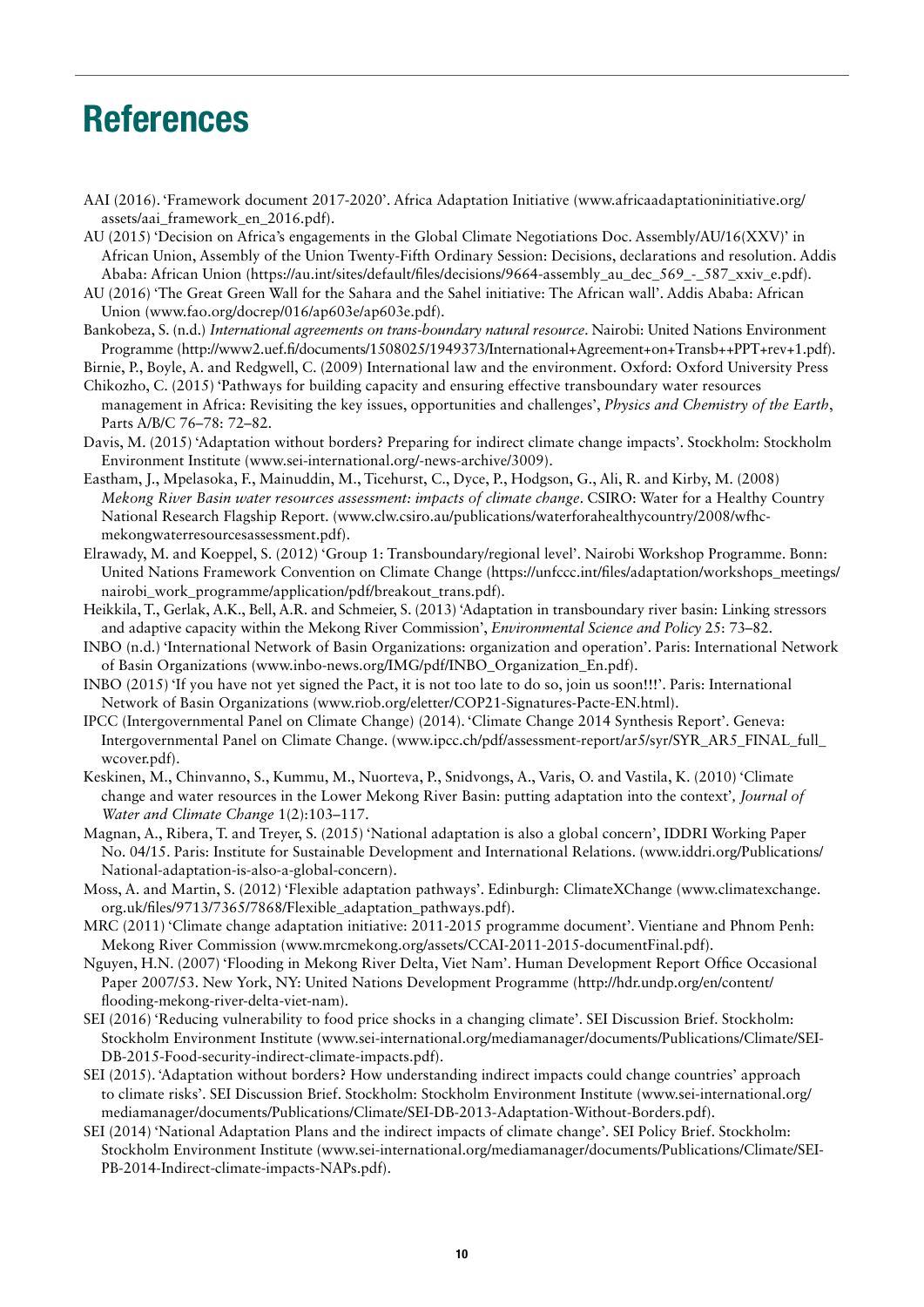- Trouwborst, A. (2012) 'Transboundary wildlife conservation in a changing climate: adaptation of the Bonn Convention on migratory species and its daughter instruments to climate change'*, Diversity* 4(3): 258–300.
- UN (1992a) 'The Rio declaration on environment and development'. Report of the United Nations conference on environment and development. Annex 1. Rio de Janeiro: United Nations [\(www.un.org/documents/ga/conf151/](http://www.un.org/documents/ga/conf151/aconf15126-1annex1.htm) [aconf15126-1annex1.htm\).](http://www.un.org/documents/ga/conf151/aconf15126-1annex1.htm)
- UN (1992b) 'Protection of the oceans, all kinds of seas, including enclosed and semi-enclosed seas, and coastal areas and the protection, rational use and development of their living resources'. Report of the United Nations conference on environment and development. Agenda 21, Chapter 17. Rio de Janeiro: United Nations [\(www.un.org/depts/los/](http://www.un.org/depts/los/consultative_process/documents/A21-Ch17.htm).) [consultative\\_process/documents/A21-Ch17.htm\).](http://www.un.org/depts/los/consultative_process/documents/A21-Ch17.htm).)
- UN (1945) Charter of the United Nations and Statute of the International Court of Justice. San Francisco, CA: United Nations ([https://treaties.un.org/doc/publication/ctc/uncharter.pdf\).](https://treaties.un.org/doc/publication/ctc/uncharter.pdf)
- UNCCD (2015) 'Preliminary conclusions: Combating desertification/land degradation and drought for poverty reduction and sustainable development: The contribution of science, technology, traditional knowledge and practices'. Committee on Science and Technology (CST S-4) of the UNCCD Conference, Cancun 9–12 March ([https://sustainabledevelopment.un.org/content/documents/19273sc.Conclusions-A3-08.04.2015-UNCCD.pdf\).](https://sustainabledevelopment.un.org/content/documents/19273sc.Conclusions-A3-08.04.2015-UNCCD.pdf)
- UNECE (2009) Guidance on water and adaptation to climate change. Geneva and New York, NY: United Nations Economic Commission for Europe ([http://staging.unece.org/fileadmin/DAM/env/water/publications/documents/](http://staging.unece.org/fileadmin/DAM/env/water/publications/documents/Guidance_water_climate.pdf).) [Guidance\\_water\\_climate.pdf\).](http://staging.unece.org/fileadmin/DAM/env/water/publications/documents/Guidance_water_climate.pdf).)
- UNECE and INBO (2015) 'Water and climate change adaptation in transboundary basins: Lessons learned and good practices'. Geneva: United Nations Economic Commission for Europe and International Network of Basin Organizations [\(www.unece.org/fileadmin/DAM/env/water/publications/WAT\\_Good\\_practices/ece.mp.wat.45.pdf\)](http://www.unece.org/fileadmin/DAM/env/water/publications/WAT_Good_practices/ece.mp.wat.45.pdf)
- UNFCCC (2016a) Report of the Conference of the Parties on its twenty-first session, held in Paris from 30 November to 11 December 2015. Addendum. Part two: Action taken by the Conference of the Parties at its twenty-first session. Bonn: United Nations Framework Convention on Climate Change ([https://unfccc.int/resource/docs/2015/](https://unfccc.int/resource/docs/2015/cop21/eng/10a01.pdf) [cop21/eng/10a01.pdf\).](https://unfccc.int/resource/docs/2015/cop21/eng/10a01.pdf)
- UNFCCC (2016b) Report of the Conference of the Parties on its twenty-first session, held in Paris from 30 November to 13 December 2015. Part one: Proceedings. Bonn: United Nations Framework Convention on Climate Change ([https://unfccc.int/resource/docs/2015/cop21/eng/10.pdf\).](https://unfccc.int/resource/docs/2015/cop21/eng/10.pdf)
- UNFCCC (2016c) 'Opportunities and options for enhancing adaptation actions and supporting their implementation: Reducing vulnerability and mainstreaming adaptation. Bonn: United Nations Framework Convention on Climate Change' ([https://unfccc.int/files/adaptation/groups\\_committees/adaptation\\_committee/application/pdf/](https://unfccc.int/files/adaptation/groups_committees/adaptation_committee/application/pdf/tp_adaptation_2016.pdf) [tp\\_adaptation\\_2016.pdf\).](https://unfccc.int/files/adaptation/groups_committees/adaptation_committee/application/pdf/tp_adaptation_2016.pdf)
- UNFCCC (2016d) 'Aggregate effect of the intended nationally determined contributions: An update'. Synthesis report by the secretariat. Marrakech: United Nations Framework Convention on Climate ([https://unfccc.int/resource/](https://unfccc.int/resource/docs/2016/cop22/eng/02.pdf) [docs/2016/cop22/eng/02.pdf\).](https://unfccc.int/resource/docs/2016/cop22/eng/02.pdf)
- UNFCCC (2016e) 'Revised flexible workplan of the Adaptation Committee for the period 2016–2018', in UNFCCC, The report of the Adaptation Committee to COP. 22. Bonn: United Nations Framework Convention on Climate Change [\(http://unfccc.int/files/adaptation/groups\\_committees/adaptation\\_committee/application/pdf/2016-2018\\_ac\\_](http://unfccc.int/files/adaptation/groups_committees/adaptation_committee/application/pdf/2016-2018_ac_revised_workplan.pdf).) [revised\\_workplan.pdf\).](http://unfccc.int/files/adaptation/groups_committees/adaptation_committee/application/pdf/2016-2018_ac_revised_workplan.pdf).)
- UNFCCC (2015) 'Intended nationally determined contribution (INDC) of the Republic of Angola'. Draft. Bonn: United Nations Framework Convention on Climate Change ([http://www4.unfccc.int/submissions/INDC/](http://www4.unfccc.int/submissions/INDC/Published%20Documents/Angola/1/INDC%20Angola%20deposito.pdf) [Published%20Documents/Angola/1/INDC%20Angola%20deposito.pdf\).](http://www4.unfccc.int/submissions/INDC/Published%20Documents/Angola/1/INDC%20Angola%20deposito.pdf)
- UNFCCC (2011) Report of Conference of the Parties, on its Sixteenth Session, Cancun, 29 November–10 December 2010. Addendum., Part Two: Action taken by the Conference of the Parties at its sixteenth session ([http://unfccc.int/](http://unfccc.int/resource/docs/2010/cop16/eng/07a01.pdf) [resource/docs/2010/cop16/eng/07a01.pdf\).](http://unfccc.int/resource/docs/2010/cop16/eng/07a01.pdf)
- WeADAPT (n.d.) 'Adaptation without borders indirect impacts of climate change'. Stockholm: Stockholm Environment Institute ([www.weadapt.org/knowledge-base/adaptation-without-borders\).](https://www.weadapt.org/knowledge-base/adaptation-without-borders).)
- World Bank and the People's Committee of Can Tho (2009) 'Initial local resilience action plan for Can Tho City'. Washington, DC: World Bank.